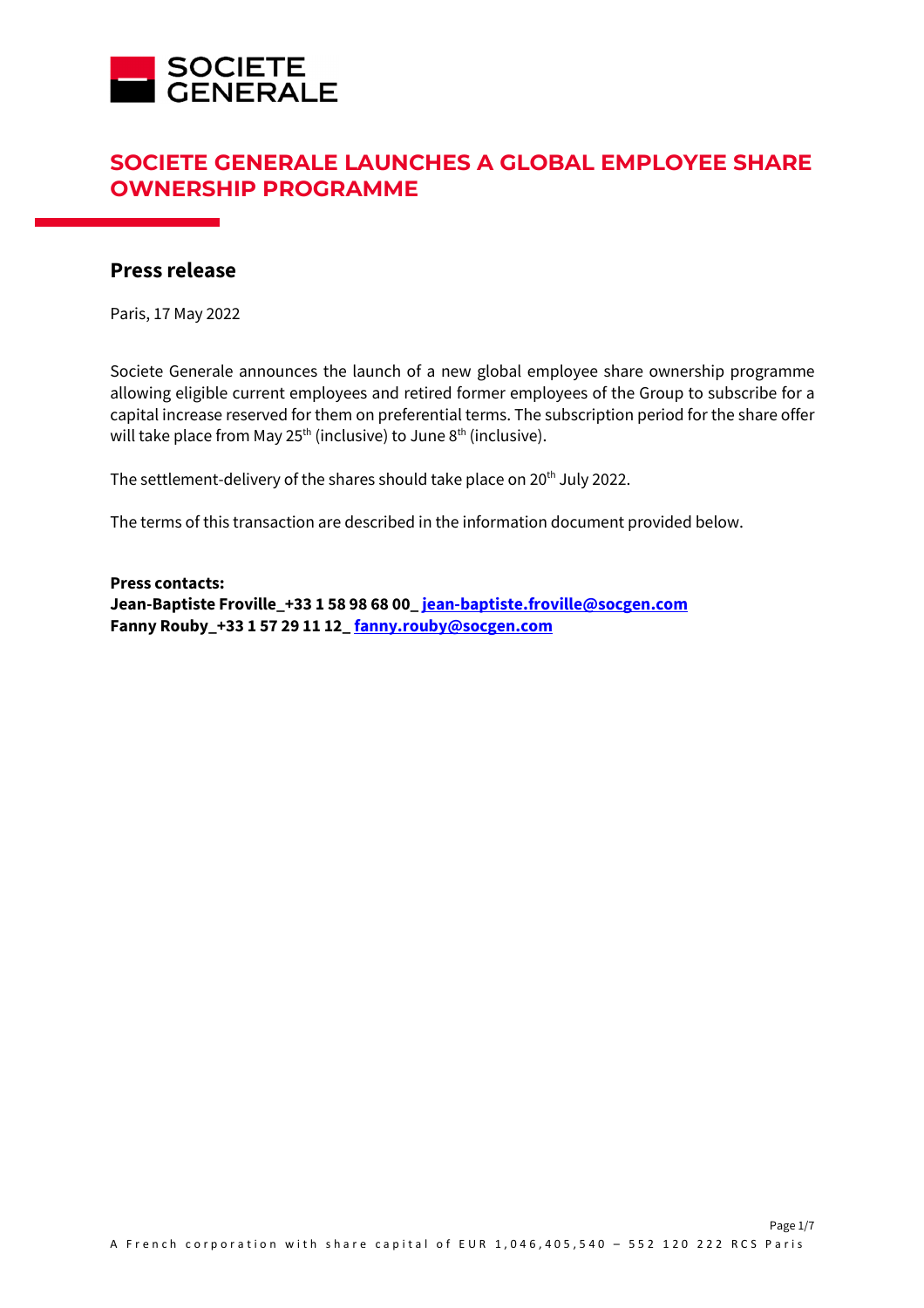

**17 May 2022** 

## **INFORMATION DOCUMENT**

## **PROVIDED FOR CURRENT EMPLOYEES AND RETIRED FORMER EMPLOYEES OF THE SOCIETE GENERALE GROUP PERTAINING TO A CAPITAL INCREASE IN CASH TARGETING A MAXIMUM OF 12,800,000 SHARES RESERVED FOR ELIGIBLE CURRENT EMPLOYEES AND RETIRED FORMER EMPLOYEES PARTICIPATING IN SOCIETE GENERALE GROUP COMPANY OR GROUP SAVINGS PLANS**

## **2022 GLOBAL EMPLOYEE SHARE OWNERSHIP PROGRAMME**

This information document is available at Societe Generale's administrative office (17 cours Valmy - 92972 Paris-La Défense Cedex), on its website and its intranet site, and was covered by a press release dated 17 May 2022 distributed and published as regulated information.

This document is prepared in accordance with the prospectus publication exemptions provided for in Article 1.4(i) and Article 1.5°(h) of Prospectus Regulation (EU) No. 2017/1129. It constitutes the document required to meet the conditions for exemption from publication of a prospectus as defined by said Prospectus Regulation, directly applicable in the domestic law of each Member State of the European Union.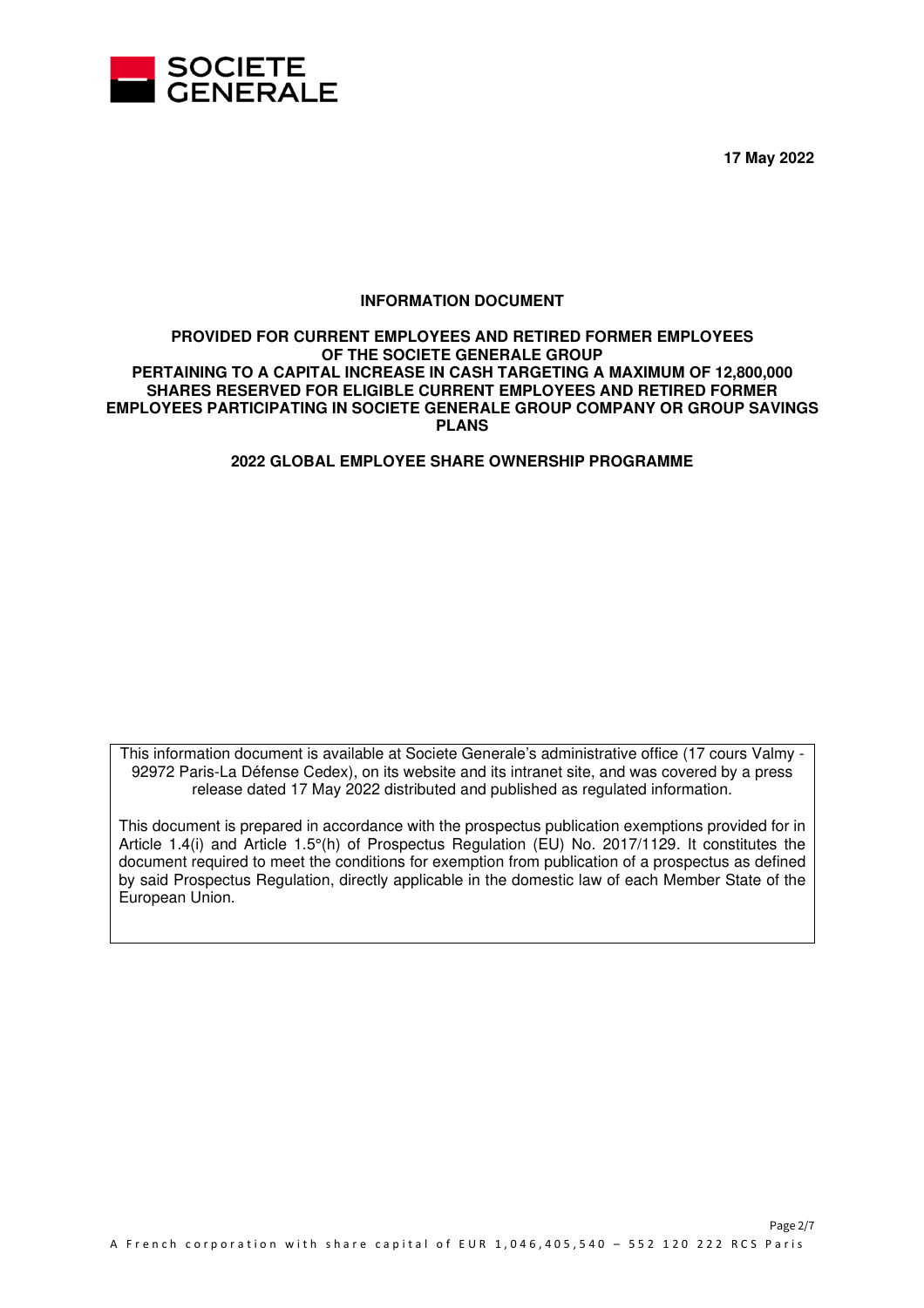

## **MAIN CHARACTERISTICS OF THE CAPITAL INCREASE IN CASH RESERVED FOR ELIGIBLE CURRENT EMPLOYEES AND RETIRED FORMER EMPLOYEES PARTICIPATING IN SOCIETE GENERALE GROUP COMPANY OR GROUP SAVINGS PLANS**

| <b>ISSUER</b>                | Societe Generale,                                                                                                                                                                                                                                                                                                                                                                                                                                                                                                                                      |
|------------------------------|--------------------------------------------------------------------------------------------------------------------------------------------------------------------------------------------------------------------------------------------------------------------------------------------------------------------------------------------------------------------------------------------------------------------------------------------------------------------------------------------------------------------------------------------------------|
|                              | French public limited company (société anonyme),                                                                                                                                                                                                                                                                                                                                                                                                                                                                                                       |
|                              | Share capital: EUR 1,046,405,540                                                                                                                                                                                                                                                                                                                                                                                                                                                                                                                       |
|                              | Registered office: 29, boulevard Haussmann - 75009 PARIS                                                                                                                                                                                                                                                                                                                                                                                                                                                                                               |
|                              | Paris Trade and Companies Register No. 552 120 222                                                                                                                                                                                                                                                                                                                                                                                                                                                                                                     |
|                              | Euronext Paris - Compartment A                                                                                                                                                                                                                                                                                                                                                                                                                                                                                                                         |
|                              | Ordinary share ISIN code: FR0000130809                                                                                                                                                                                                                                                                                                                                                                                                                                                                                                                 |
|                              | Share admitted to Deferred Settlement Service                                                                                                                                                                                                                                                                                                                                                                                                                                                                                                          |
|                              |                                                                                                                                                                                                                                                                                                                                                                                                                                                                                                                                                        |
| <b>Securities offered</b>    | The maximum overall nominal amount of the capital increase is set at<br>EUR 16,000,000, corresponding to the issue of 12,800,000 shares<br>available for subscription in cash.                                                                                                                                                                                                                                                                                                                                                                         |
|                              | The capital increase is sub-divided into three (3) tranches using<br>separate investment vehicles, respectively accessible to separate<br>entities or groups of entities.                                                                                                                                                                                                                                                                                                                                                                              |
|                              | The Societe Generale shares to be issued will be of the same class<br>and will be equivalent to Societe Generale shares already admitted to<br>trading on Euronext Paris (Compartment A).                                                                                                                                                                                                                                                                                                                                                              |
| Reasons for the offer        | The 2022 Global Employee Share Ownership Programme falls within<br>the scope of the Societe Generale Group employee share ownership<br>policy, both in France and internationally, allowing beneficiaries to<br>become involved in the Group's operations by participating, through<br>this investment, in the development of Societe Generale, by expressing<br>their voting rights and participating in the General Meeting.                                                                                                                         |
| <b>Terms of subscription</b> | The shares will be available for subscription through employee mutual<br><u>funds ("FCPEs") in France and directly via the acquisition of registered</u><br>shares outside France.                                                                                                                                                                                                                                                                                                                                                                     |
|                              | Method for determining the subscription price                                                                                                                                                                                                                                                                                                                                                                                                                                                                                                          |
|                              | The subscription price of EUR 18.47 is equal to the average closing<br>price of the Societe Generale share recorded on Euronext Paris during<br>the twenty (20) trading sessions preceding the morning of 17 May 2022<br>(date of the decision of the Chief Executive Officer acting on the sub-<br>delegation of the Board of Directors at its meeting of 9 February 2022<br>using the authorization granted to the Board by the twenty-third<br>resolution of the Combined General Meeting of 19 May 2020, with the<br>application of a 20% haircut. |

Page 3/7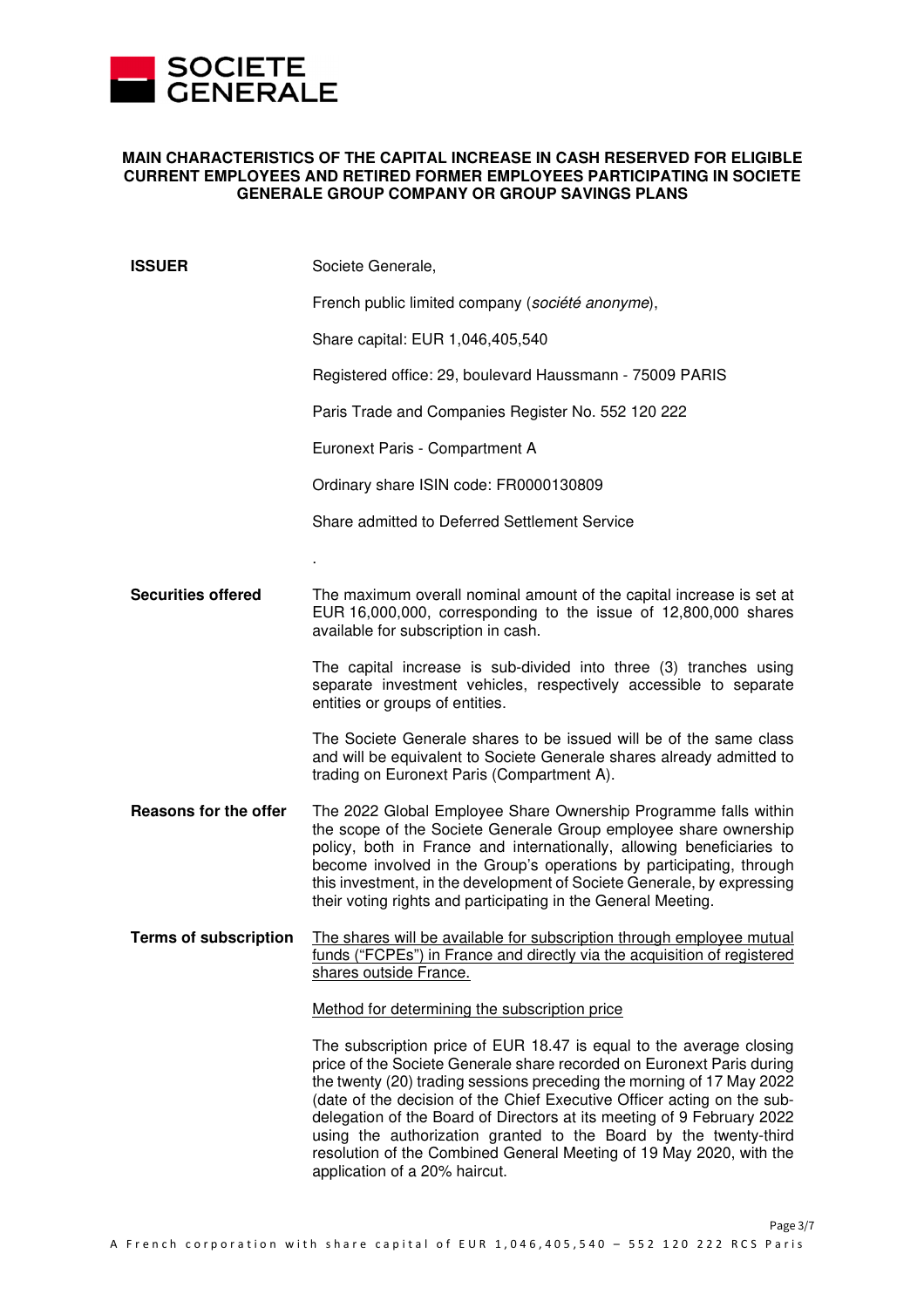

### Duration of subscription period

The subscription period will begin on Wednesday 25 May 2022 at 10:00 a.m. (Paris time) and will end on Wednesday 8 June 2022 at 11:59 p.m. (Paris time).

#### Terms of subscription for shares

The first two (2) tranches are subscribed through the Employee Mutual Funds under Company or Group Savings Plans. The third (3rd) tranche is directly subscribed by employees under the International Group Savings Plan.

#### Beneficiaries of the offer

This offer is reserved for employees with seniority of at least three (3) months, holding an employment contract in effect at the end of the subscription period, broken down as follows:

- for the 1<sup>st</sup> tranche, the beneficiaries of the Societe Generale Company Savings Plan and the Group Savings Plan;
- for the 2<sup>nd</sup> tranche, the beneficiaries of the Company Savings Plans offered by Crédit du Nord, its subsidiaries and branches, providing for the possibility of subscribing for Societe Generale reserved capital increases;
- for the 3<sup>rd</sup> tranche, the beneficiaries of the International Group Savings Plan.

As regards the first two tranches, former employees having left their company after retiring, with this category including pre-retirees, and having retained assets in the Company or Group Savings Plans, may also take part in this reserved capital increase.

## Subscription limit

In accordance with Article L. 3332-10 of the French Labour Code, the total amount of payments made by Beneficiaries (including payments into other Savings Plans) may not exceed 25% of their gross annual remuneration received during the year of subscription or, for Beneficiaries whose employment contract is suspended and who received no remuneration for the year of subscription, 25% of the annual limit provided for in Article L. 241-3 of the French Social Security Code. At its meeting of 9 February 2022, the Board of Directors decided that the total amount of a given Beneficiary's individual subscription (which may consist of a voluntary payment, including the transfer of available assets, as well as the net amounts of profit-sharing, incentive bonuses and employer matching contribution (not applicable to retirees)) may not exceed EUR 20,000.

#### Employer matching contribution

Employer matching contribution rules are specific to each Company or Group Savings Plan and each participating entity.

Page 4/7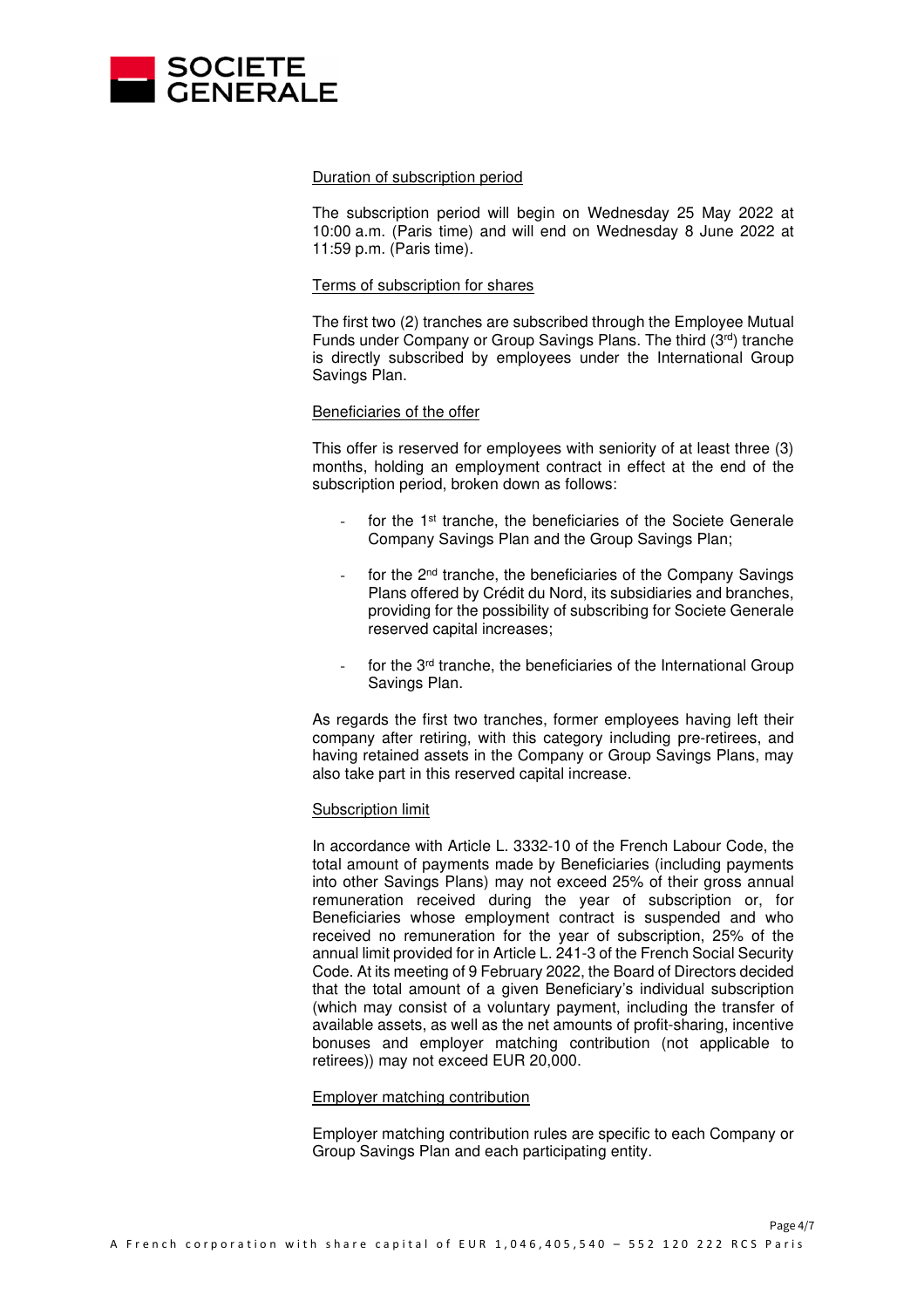

**Transaction timetable** Subscription will be open from Wednesday 25 May 2022 at 10:00 a.m. (Paris time) to Wednesday 8 June 2022 at 11:59 p.m. (Paris time). The capital increase is scheduled for 18 July 2022.

#### **Listing of new shares** Listing market

Societe Generale shares are listed on Euronext Paris (deferred settlement service, continuous trading group A, ISIN code FR0000130809).

### Listing of new shares

The listing of the new shares on Euronext Paris will be requested immediately after the completion of the capital increase (the listing should be effective on or around 20 July 2022).

#### Rights attached to shares issued

**General information on new shares subject to a request for admission to trading** 

As soon as they are created, the new shares will be subject to all the provisions of the Company's Articles of Association and will bear dividend rights on 1 January 2022. As a result, they will be fully assimilated with the existing shares and will entitle the shareholders of a public limited company to the associated legal prerogatives. In particular, they will entitle shareholders to ownership of the company's assets and the liquidation surplus, in a proportion equal to the percentage of share capital they represent. Similarly, the dividend is distributed to shareholders in proportion to their shareholding.

A double voting right, in proportion to the capital represented, is allocated to all fully paid-up shares registered in the name of the same shareholder, for at least two years, as well as to new registered shares granted free of charge to a shareholder, in the event of a capital increase through the incorporation of reserves, profits or issue premiums, in respect of shares entitled thereto.

In accordance with Article L. 214-165 II, paragraph 3, of the French Monetary and Financial Code, the voting rights attached to Societe Generale shares subscribed via FCPEs will be exclusively exercised individually by the unitholders of said FCPEs and, for fractional units, by the supervisory boards of said FCPEs.

In the event of a public purchase or exchange offer, the supervisory boards of the FCPEs decide, based on the relative majority of the votes cast, whether or not to tender Societe Generale shares to the offer. If there is no relative majority, the decision is put to the vote of the unitholders, who decide based on the relative majority of the votes cast.

## Marketability of shares

No clauses in the Articles of Association limit the free marketability of the shares comprising Societe Generale's capital.

Only the rules below governing the unavailability of shares under a Company or Group Savings Plan will limit the marketability of said shares.

Page 5/7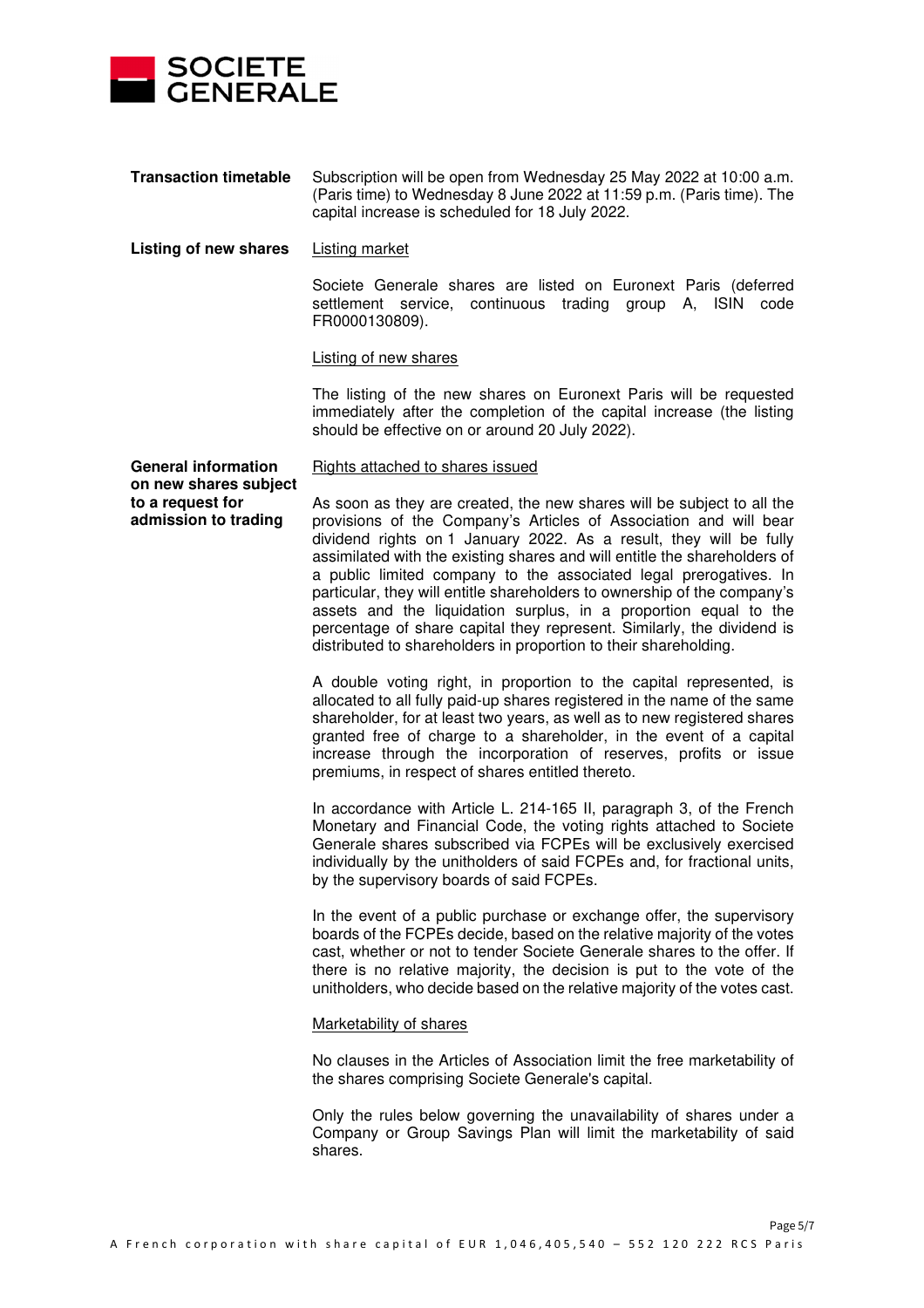

| <b>Unavailability</b>                                            | Shares held directly by the Beneficiaries and units of employee mutual<br>funds, as applicable, will be unavailable for a period of 5 years, barring<br>cases of early release subject to the conditions applicable to the<br>Company or Group Savings Plan in question. As regards the 3rd<br>tranche, in some countries, depending on local legislation, some cases<br>of early release will not be open to employees.                                                                                                                                                                                                                                                                                                                                                                                                                                                                                                                                                                                                                                                                                                                                                  |
|------------------------------------------------------------------|---------------------------------------------------------------------------------------------------------------------------------------------------------------------------------------------------------------------------------------------------------------------------------------------------------------------------------------------------------------------------------------------------------------------------------------------------------------------------------------------------------------------------------------------------------------------------------------------------------------------------------------------------------------------------------------------------------------------------------------------------------------------------------------------------------------------------------------------------------------------------------------------------------------------------------------------------------------------------------------------------------------------------------------------------------------------------------------------------------------------------------------------------------------------------|
| <b>Specific disclaimer for</b><br>international<br>subscriptions | This document constitutes neither an offer to sell nor a solicitation to<br>subscribe for Societe Generale shares. The Societe Generale share<br>offer reserved for eligible current employees and retired former<br>employees participating in Societe Generale Group Company or Group<br>Savings Plans will only be implemented in countries where such an<br>offer has been registered with the relevant local authorities and/or with<br>the approval of a prospectus by the competent local authorities, or in<br>consideration of an exemption from the obligation to establish a<br>prospectus or register the offer. More generally, the offer will only be<br>made in countries where all required registration procedures and/or<br>notifications have been made and the proper authorisations obtained.<br>This document is not intended for, and copies of this document should<br>not be sent to, countries in which such a prospectus would not have<br>been approved or such an exemption would not be available, or in<br>which all required registration and/or notification procedures have not<br>yet been made or the proper authorisations obtained. |
|                                                                  | With respect to the United States of America in particular, the shares<br>referred to in this document have not been and will not be registered<br>under the U.S. Securities Act of 1933 (the "Securities Act") and may<br>not be offered or sold in the United States without registration or<br>exemption from registration in accordance with the Securities Act.<br>Societe Generale does not intend to register the offer, in part or in<br>whole, in the United States, or to make public share offers in the United<br>States. The shares will be offered only for transactions benefiting from<br>an exemption from registration.                                                                                                                                                                                                                                                                                                                                                                                                                                                                                                                                 |
|                                                                  | Due to the sanctions imposed by the European Union, this offer is not<br>open to citizens or residents of Russia or Belarus who do not have a<br>residence permit in or are not nationals of a European Union country.                                                                                                                                                                                                                                                                                                                                                                                                                                                                                                                                                                                                                                                                                                                                                                                                                                                                                                                                                    |

## **Employee contact**

.

Beneficiaries may address any questions relating to this offer to the contact indicated in the subscription application provided to them.